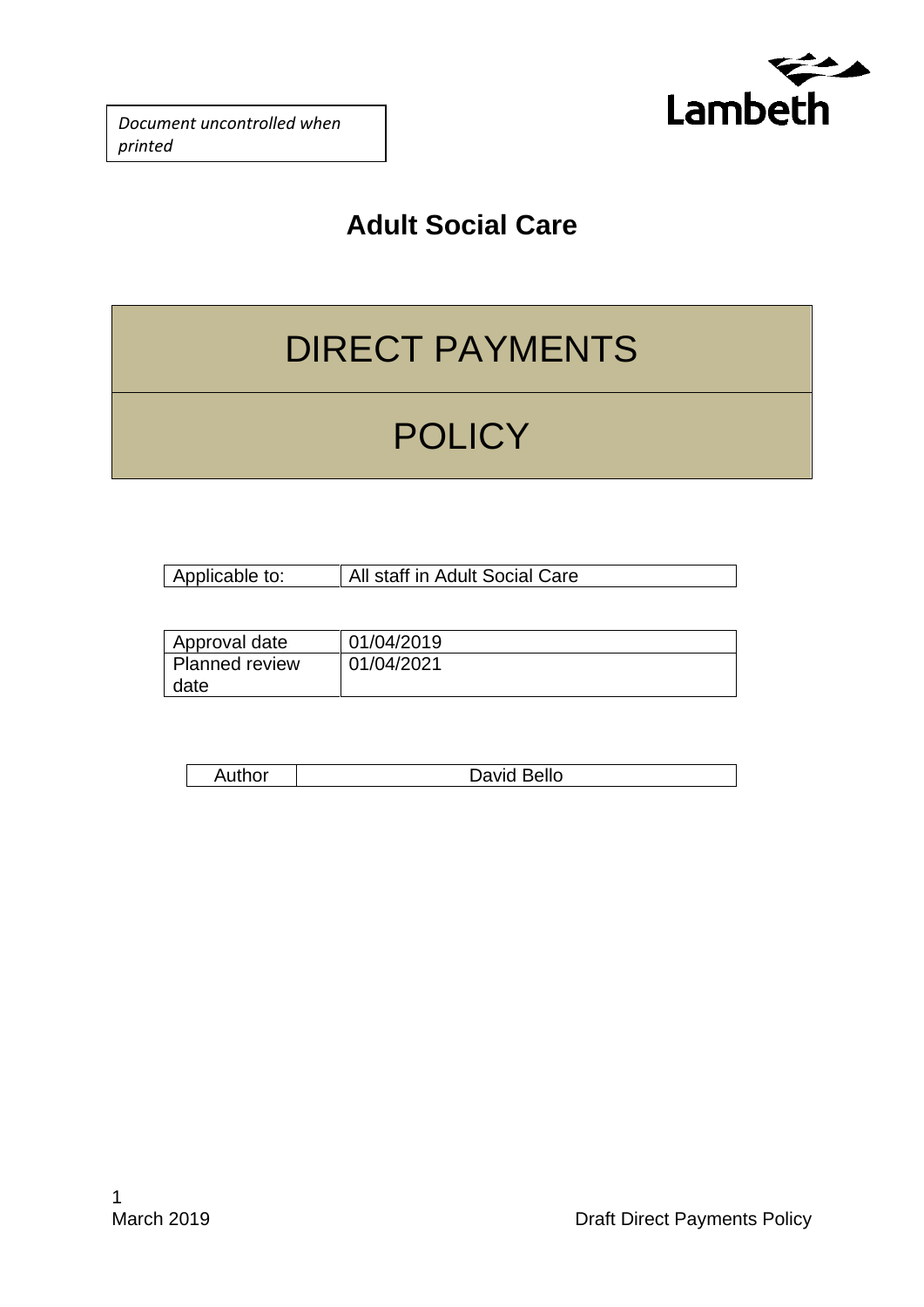### **Table of Contents**

|                | Contents                                              | Page           |
|----------------|-------------------------------------------------------|----------------|
| $\mathbf{1}$   | Introduction                                          | 3              |
| $\overline{2}$ | Purpose                                               | 3              |
| 3              | <b>Definitions</b>                                    | 3              |
| 4              | Legal Context                                         | 3              |
| 5              | Informing People and promoting choice.                | 3              |
| 6              | Advocacy                                              | 4              |
| $\overline{7}$ | Who can receive direct payments                       | 4              |
| 8              | Conditions for receiving direct payments              | 4              |
| 9              | Declining a request for direct payment                | 6              |
| 10             | Using direct payments                                 | 6              |
| 11             | What direct payments cannot be used for               | $\overline{7}$ |
| 12             | Managing direct payments                              | $\overline{7}$ |
| 13             | Being an employer under direct payment/Disclosure and | 8              |
|                | <b>Barring Services (DBS)</b>                         |                |
| 14             | Making payments under direct payments                 | 8              |
| 15             | Integrated direct payments                            | 9              |
| 16             | Direct payment agreements                             | 9              |
| 17             | Monitoring and review direct payments                 | 9              |
| 18             | Discontinuing direct payments                         | 10             |
| 19             | When repayment is required                            | 10             |
| 20             | Complaints                                            | 11             |
| 21             | Review of policy                                      | 12             |
| 22             | Appendix 1 – Definition of terms used in policy       | 13             |
| 23             | Appendix 2 - People excluded from direct payments     | 17             |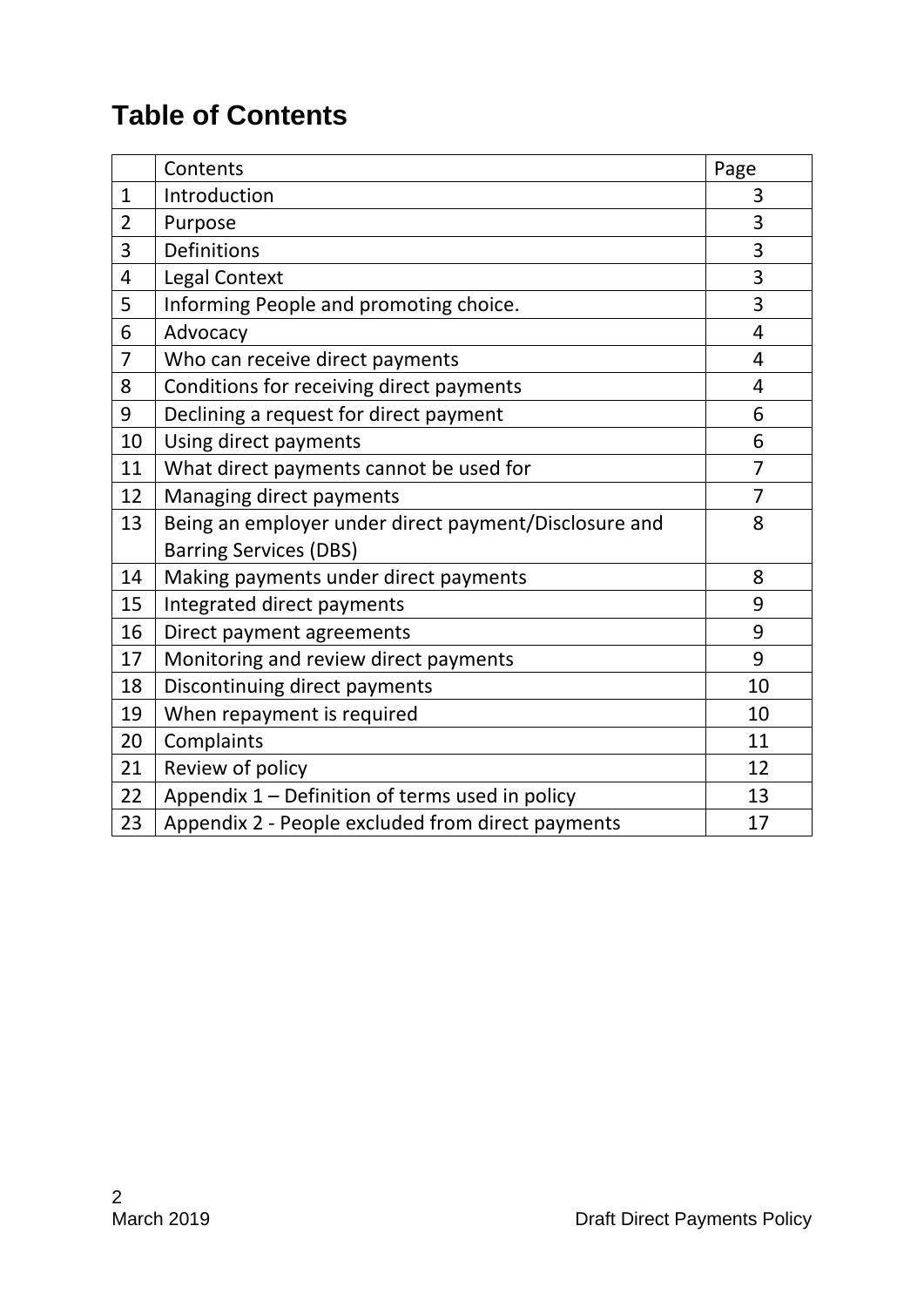#### **1. Introduction**

- 1.1 Lambeth council is committed to promoting and supporting individual wellbeing and independance by preventing, reducing or delaying the need for care and support.
- 1.2 When an individual (service user) becomes eligible for care and support due to their assessed eligible needs under the Care Act 2014, the Council will work out how much this will cost and allocate a personal budget. A personal budget can either be managed by the Council or by the service user. When the budget is managed by the service user, they receive a direct payment.
- 1.3 Direct payments are Lambeth council's preferred mechanism for providing care and support. This is because the care can be arranged in a much more flexible and personalised way and offer service users greater independence, choice and control.
- 1.4 Direct payments work by making a monetary payment to service users to enable them to make their own arrangements to meet their assessed eligible needs.
- 1.5 Direct payments may not suit all service users and they can only be issued when certain conditions are met under the Care Act 2014.
- 1.6 In other circumstances, the payments can be paid to someone acting on their behalf which is referred to as an indirect payment (see paragraph 8.2). For the purposes of this policy, the term 'Direct Payments' will be used to describe Direct and Indirect payments
- 1.7 Direct payments may also be used as a way of arranging After Care services provided under s117 of the Mental Health Act 1983 (MHA).

#### **2. Purpose**

2.1 The purpose of this policy is to comply with the requirements of Part 1 of the Care Act 2014 which came into effect from  $1<sup>st</sup>$  April 2015 and the Care and Support (Direct Payments) Regulations 2014.

#### **3. Definitions**

3.1 Definitions of specific terms used within this policy are defined at Appendix 1.

#### **4. Legal Context**

4.1 Policy derives from the following legislation and government guidance:

The Care Act 2014 Care and Support (Direct Payments) Regulations 2014 Care and Supp ort Statutory Guidance issued under the Care Act 2014 by the Department of Health in October 2014.

4.2 Other relevant legislation includes but is not limited to:

Mental Health Act 1983 (MHA) Mental Capacity Act 2005 (MCA) Equalities Act 2010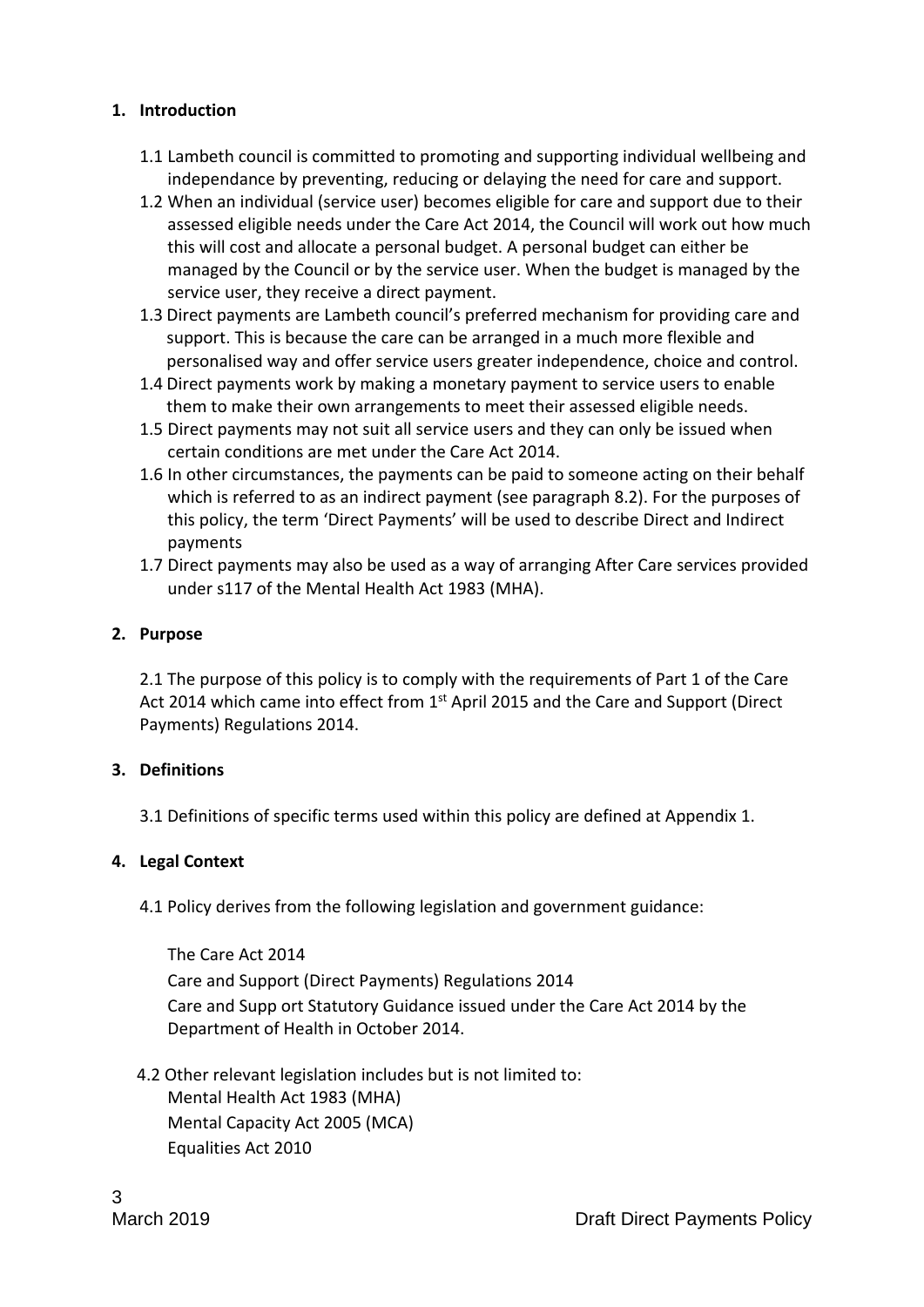Human Rights Act 1998

#### **5. Informing People & Promoting Independence, Choice and Control**

5.1 The Council will provide universal information about direct payments to raise awareness and advice on how they can be used.

5.2 When a plan to meet needs or discharge s117 duties is being developed, service users will be advised which of their assessed eligible needs, if any, or after care services may be met/provided through direct payments. They will be offered the option of having a direct payment and provided with information about direct payment rights and responsibilities as well as how to use and manage them so that they can make an informed decision.

5.3 Service users would be offered or may request direct payments and may opt in or out of direct payment arrangements by notifying Adult social care. Requests for direct payments are usually made at planning stage but may be made at any other time.

#### **6. Advocacy Service**

6.1 Service users who appear to be unable to understand their rights and responsibilities in relation to direct payments and have no other appropriate person to support them will be offered an independent advocate.

#### **7. Who can receive direct payments**

7.1 Providing the service user is not excluded from receiving direct payments as described in paragraphs 8.1 (in respect of adults with capacity) and 8.5 (in respect of adults without capacity) below, the Council has a duty to provide direct payments for people whose assessed eligible needs have been determined following a Care Act assessment.

7.2 The regulations exclude people placed under certain conditions or requirements by the courts in relation to drug and / or alcohol dependencies from receiving direct payments. **See appendix 2 for details.**

7.3 If the exclusion from direct payment does not apply then where the conditions described in paragraphs 8.1 and 8.5 are met, the Council may have a duty to provide direct payments for people to whom After Care services are provided under s117 of the MHA.

#### **8. Conditions for receiving direct payments**

8.1 Direct payments will be provided when requested by an **adult with capacity** when each of the five conditions stated below are fully met:

1. The adult has capacity and/or any nominated person (see paragraph 12.2) agrees to receive direct payments.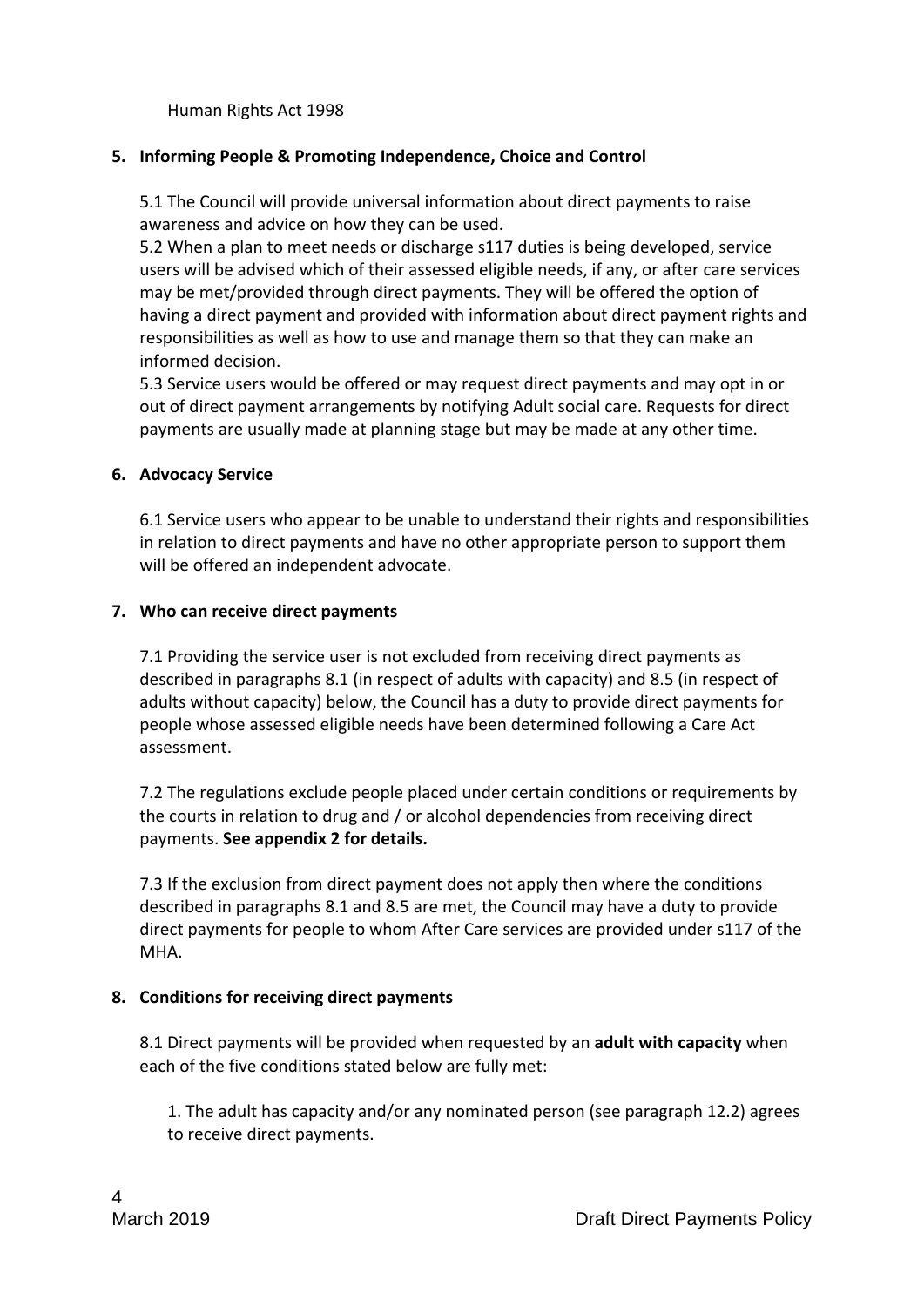2. The regulations do not prohibit needs from being met through direct payments. See paragraph 11 for restrictions on the use of direct payments.

3. The adult or the nominated person is capable of managing direct payments either independently or with support.

4. Making direct payments is an appropriate way of meeting needs.

5. The adult or their nominated person agrees to adhere to the terms and conditions identified in Lambeth Borough Council's Direct Payment Policy

#### 8.2 **Indirect Payments**

Adults without capacity are not precluded from having direct payments when there is an authorised person to manage them. Direct payments will be provided when requested by an authorised person when each of the conditions listed in paragraph 8.5 are met.

8.3 An authorised person is someone who:

1. Is authorised under the Mental Capacity Act 2005 (MCA) to make personal welfare decisions for the adult (i.e. the holder of a lasting power of attorney given to them by the adult before they lost capacity or a Court appointed deputy), or

2. Is not MCA authorised, but the Council and any person authorised under the MCA to make personal welfare decisions for the adult, agrees that the person is suitable to whom to make direct payments, or

3. Is not MCA authorised and there is no MCA authorised person, but the Council considers that the person is a suitable person to whom to make direct payments.

8.4 When determining who is a suitable person to be an authorised person, the Council will consider all the relevant circumstances and the decision will be made on a case by case basis.

8.5 Direct payments will be provided when requested by an authorised person when the seven conditions stated below are fully met:

1. Where the person making the request is not authorised under the MCA to make personal welfare decisions for the adult, the Council would need to be satisfied that the person making the request is a suitable person to make decisions about the adult's care and support needs.

2. The regulations do not prohibit needs from being met through direct payments. (See paragraph 11 for restrictions on the use of direct payments)

3. The authorised person will act in the adult's best interest in arranging care and support with direct payments.

4. The authorised person is capable of managing direct payments either independently or with support.

5. Making direct payments to the authorised person is an appropriate way of meeting needs.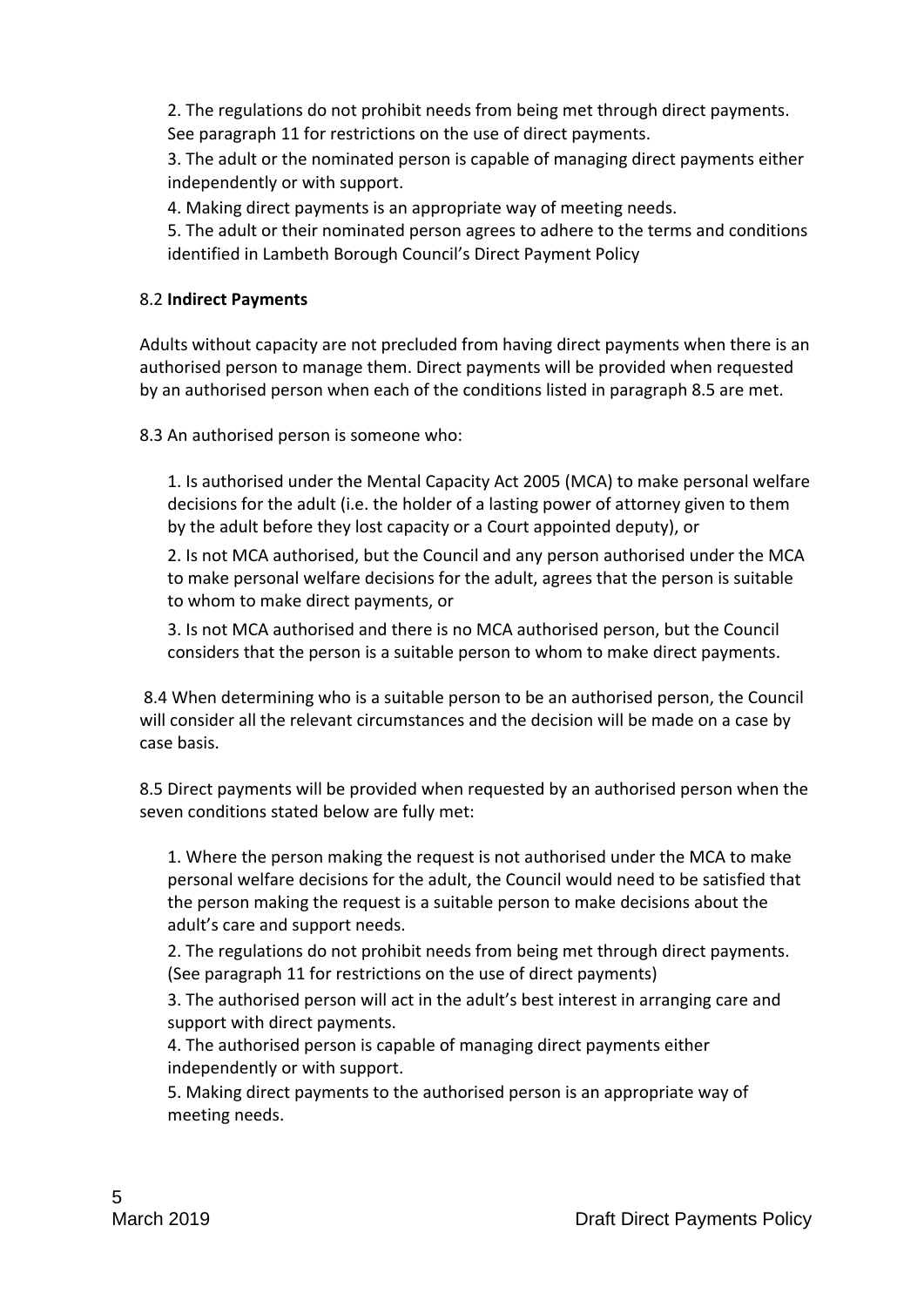6. The authorised person cannot become the paid Personal Assistant (PA) in delivering any part of the person's care and support package.

7. The authorised person agrees to adhere to the terms and conditions identified in Lambeth Borough Council's Direct Payment Policy

 8.6 The Council will take the following steps, as below, to assess whether making direct payments to the authorised person is an appropriate way of meeting needs:

1. So far as is reasonably practical and appropriate, the Council will consult and take into account the views of:

- a. anyone named by the adult as someone to be consulted about whether indirect payments should be made to the authorised person;
- b. anyone engaged in caring for the adult or interested in their welfare;
- c. anyone authorised under the MCA to make decisions about the adult's needs for care and support.

2. So far as is reasonably ascertainable, the Council will consider:

- a. the adult's past and present wishes and feelings, particularly any relevant written statement made by the adult before they lost capacity;
- b. the beliefs and values that would be likely to influence the adult's decision if the adult had capacity, and
- c. other relevant factors the adult would be likely to consider if they were able to do so.
- 3. As individuals cannot carry out Disclosure and Barring Service checks (DBS) on other individuals, Lambeth Council will offer to carry out DBS checks for:
- a. anyone who is not the adult's spouse / partner, a friend of the adult who is involved in providing their care, or a close family member (see Appendix 1 definitions): who lives in the same household as the adult, and;
- b. the person with overall responsibility for the day to day management of direct payments where the authorised person is a body corporate or an independent body of persons.
- 8.7. The authorised person must:
	- a. be named as the financial representative on the service user's electronic record to enable payments to be made;
	- b. notify the Council if they reasonably believe that the adult has regained capacity;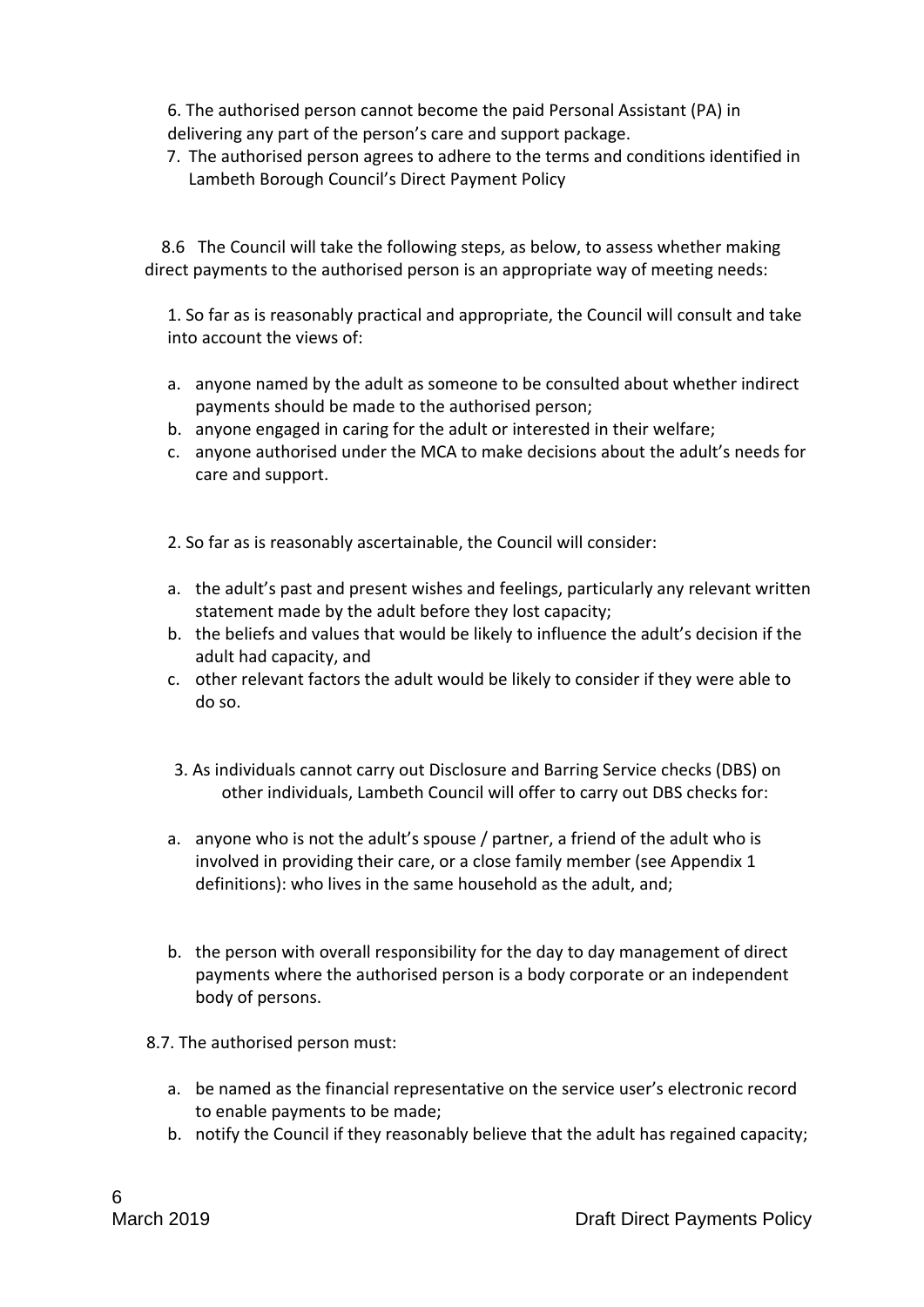c. DBS check any person from whom a service is secured using direct payments where the conditions specified in paragraph 13.3 apply.

#### **9. Declining a request for direct payments**

- 9.1. Requests for direct payments will be declined if any of the conditions set out at paragraphs 8.1 (for adults with capacity) and 8.5 (for adults without capacity) above are not met.
- 9.2. The Council will provide a written explanation of why the request was declined including:
	- a. which conditions are not met;
	- b. why the condition is considered to be unmet;
	- c. what the person making the request may need to do to obtain a positive decision.
- 9.3. Information about how to appeal the decision through the Council's complaints process will also be provided.
- 9.4. The Council will continue the planning process to agree with the person whose needs must be met, how this can be achieved without the use of direct payments.

#### **10. Using direct payments**

- 10.1 Direct payments must be used to pay for arrangements to meet the needs specified in the care and support plan.
- 10.2 Direct payments must be used to purchase services which are safe, legal, value for money and which adequately safeguard and promote the person's welfare and wellbeing.
- 10.3 Direct payments may be subject to conditions imposed by the Council which are detailed in the Direct Payment Agreement and may be discontinued and / or recovered if the Council has a reason to believe that the funds may have been misspent or accumulated without good reason.

#### **11. Direct payments cannot be used for**

- 11.1. Direct payments cannot be used to purchase:
	- a. Care services or support in managing direct payments provided by the adult's spouse / partner or a close family member (see Appendix 1 for definitions of 'close family member') living in the same household as the adult. In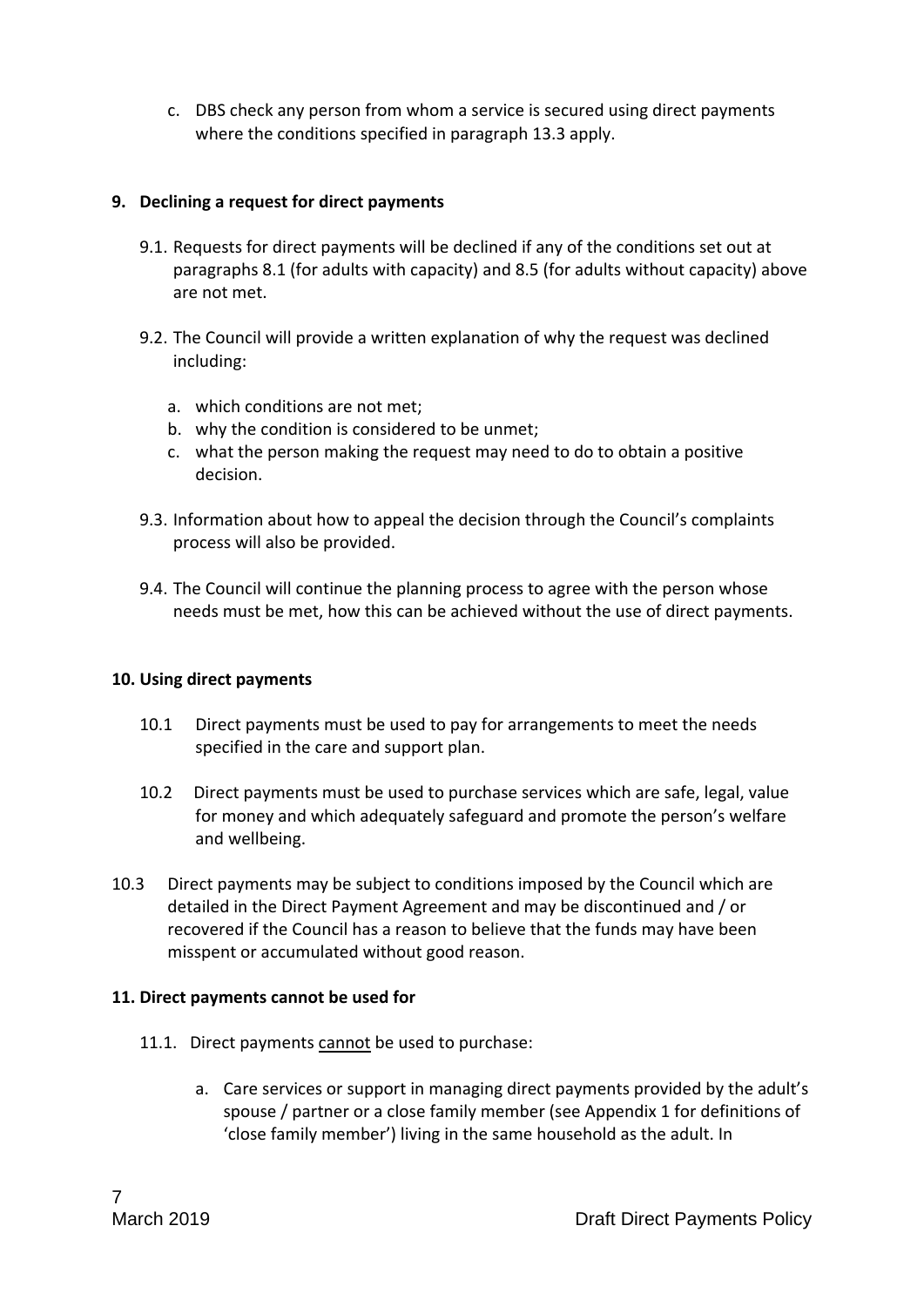exceptional circumstances, the Council may agree that a direct payment can be made to these excluded people.

- b. Any service directly provided by the Council.
- c. Services, equipment and / or minor adaptations which are the responsibility of other public bodies.
- d. Long term residential or nursing care but can be used to pay for:

- short stays of up to 4 consecutive weeks in any 12-month period. In calculating the period of 4 weeks, a stay of less than 4 weeks is added to any succeeding stay if the two stays are separated by a period of less than 4 weeks but not otherwise;

- non-residential services, for example to trial independent living or to take part in daytime activities.

- 11.2. Carer's direct payments are to meet the carer's own assessed needs and cannot be used to purchase services for the service user.
- 11.3. An authorised person must not use direct payments to pay themselves to provide services to the adult without capacity; except if specifically authorised in writing by the Council.

#### **12. Managing direct payments**

12.1. Anyone who agrees to be responsible for managing direct payments must be capable of managing it either independently or with help.

12.2. Adults with capacity can nominate a third party to assist them to manage direct payments in whatever way they require. The third party is known as the nominated person and is usually a family member or a friend.

12.3. Adults with capacity and an authorised person may purchase assistance, for example record keeping, payroll and other employment related services or a managed account, from a commissioned direct payment support service of their choice.

12.4. In some circumstances, for example where the direct payment recipient has a poor credit rating, a managed account may be necessary.

12.5. Irrespective of the level and type of assistance provided by a third party including a commissioned direct payment support service, adults with capacity to consent to direct payments remain responsible and accountable for how direct payments are used.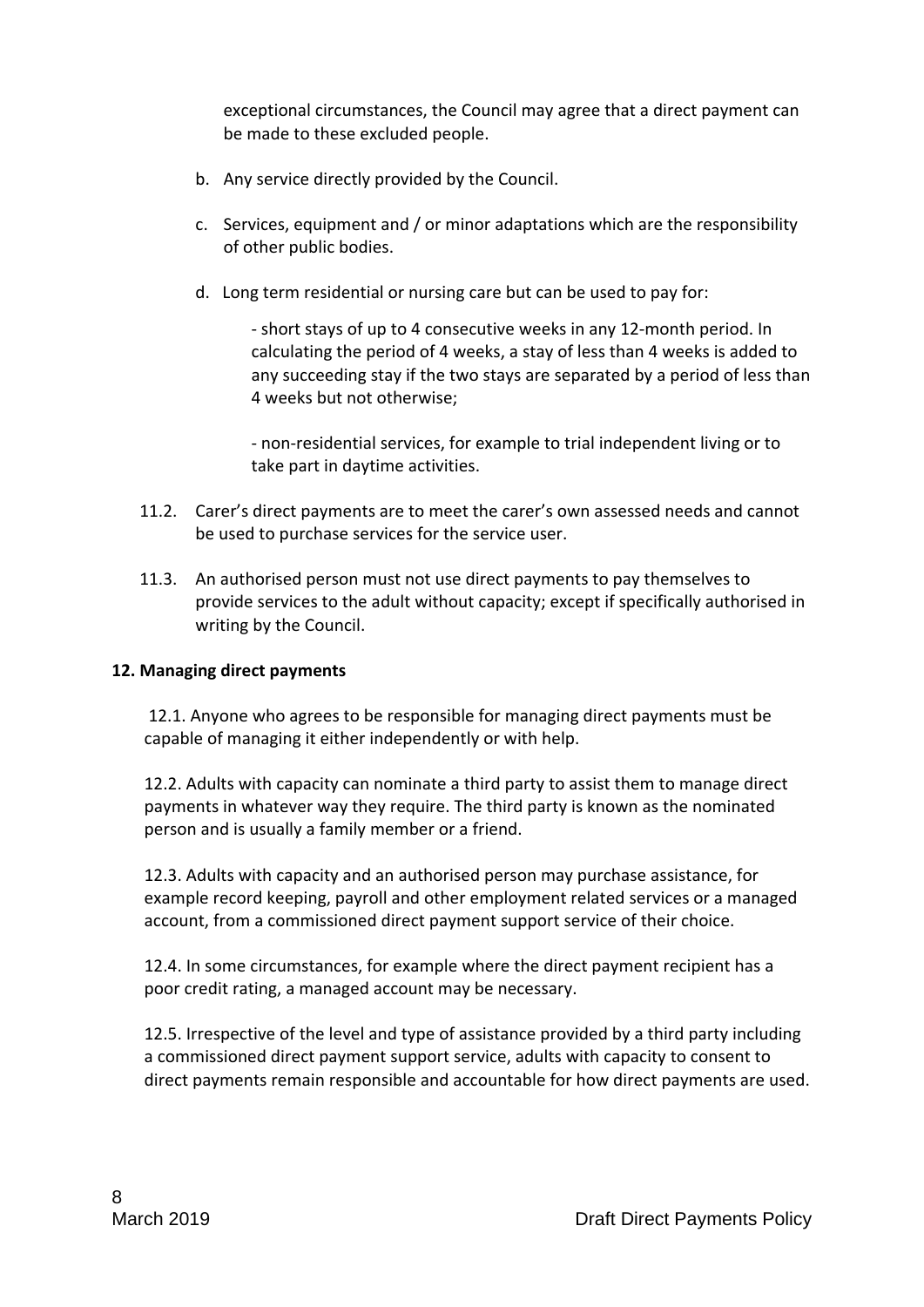12.6. An authorised person acting on behalf of an adult without capacity is in a position of trust and is as liable as a direct payment recipient with capacity would be for any misuse of direct payments.

12.7. Where the management and administration of a large payment is complex and the Local Authority deem that it is necessary, The Care and Support (Direct Payments) Regulations 2014, allows the person in receipt of Direct Payments to pay a close family member (see Appendix 1 for the definition of 'close family member') living in the same household who are managing the Direct Payments, a proportion of the direct payment, similar to that which many direct payment holders pay to third-party support organisations; as long as the local authority agree and allows this and this is detailed in the Care and Support plan

#### **13. Being an employer under direct payment / Disclosure and Barring Service**

13.1. People may use direct payments to employ staff, or to pay an agency to provide services. The direct payment recipient must:

- a. be advised that there are legal responsibilities involved in becoming an employer and maintaining good employment practices,
- b. seek advice about employer legal responsibilities, including being responsible for all employment related costs, for example redundancy,
- c. be urged to seek advice about compulsory employers' liability insurance, and
- d. be provided with a list of commissioned direct payment support service providers which can provide information, advice and support.

13.2. People with capacity are not obliged to carry out Disclosure and Barring Services (DBS) checks for people they employ through direct payments. However, the Council strongly recommends that DBS checks are obtained for all personal assistants.

13.3. An authorised person must carry out DBS checking or obtain verification that DBS checking has returned a satisfactory result for any person from whom a service is secured through direct payments where the authorised person is:

- a. A body corporate or unincorporated body of persons **or**
- b. An individual who is **not** the adult's spouse / partner, a close family member (as defined at Appendix 1) or a friend of the adult who is involved in the adult's care.

13.4. An authorised person should considering carrying out DBS checking or obtain verification that DBS checking has returned a satisfactory result for any person from whom a service is secured through direct payments, where the adult with care and support needs lacks mental capacity to make a the decision on how their needs are to be met, or on who is to be employed.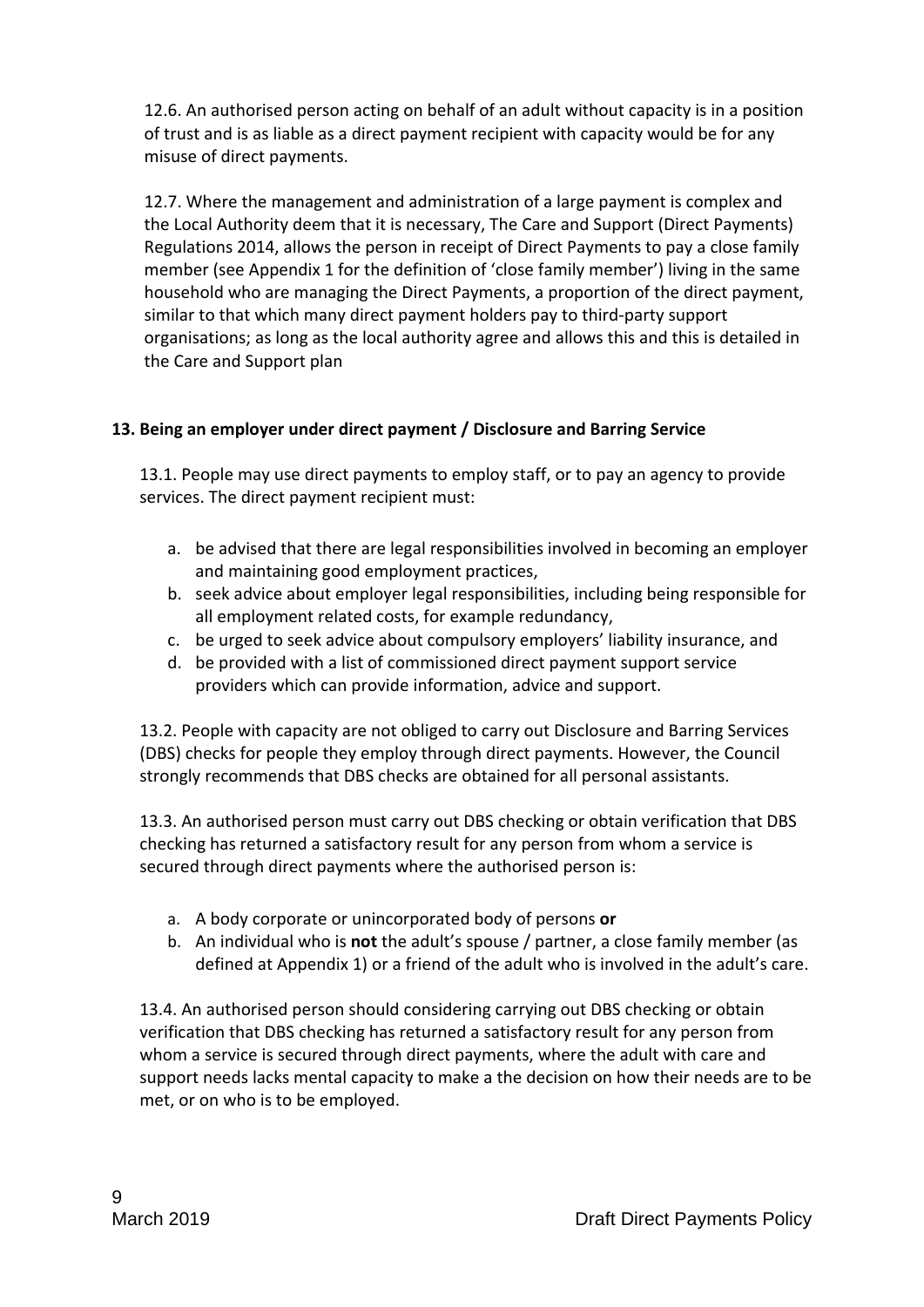13.5. Staff employed to provide services arranged through direct payments to service users who have children living in the household must have a DBS check.

13.6. Where DBS checking has returned an unsatisfactory result, but the adult still wishes to employ the person, and has the capacity to make that decision and understand any risks, DASL will be able to offer support and advice to develop an employment risk assessment.

13.7 Where DBS checking has returned an unsatisfactory result and the adult does not have the mental capacity to understand the risks involved in employing them, a Best Interest process will be required to be undertaken by Lambeth to make a decision about whether the person can be employed.

#### **14. Making payment under direct payments**

14.1. Direct payments must be made in accordance with the requirements of the Council's financial policies and procedures particularly Accounting Instruction 1 and Care Services Finance direct payments procedures.

14.2. Where a personal budget has been allocated, direct payments are paid net of any required contribution from the adult in need of care who must add their contribution, if any, to the direct payments account (refer to paragraphs 14.4 to 14.6 below).

14.3. Ongoing payments are made in advance at calendar month intervals. All costs must be met within:

- a. Any agreed personal budget which includes any personal contribution required from the person receiving services.
- b. The amount agreed as sufficient to meet the cost of s117 after care services.

An initial or one off payment may be made, for example for agreed set up costs, from within the agreed amount.

14.4. Direct payments must be paid into an account specifically set up for the purpose of receiving and managing direct payments.

14.5. When direct payments are made into an account that has been set up to manage other monies which are specific to personal assistance, a separate bank account may not be necessary, if agreed by the Council in writing,

14.6. Payments of small amounts for one off purchases will not require a separate bank account.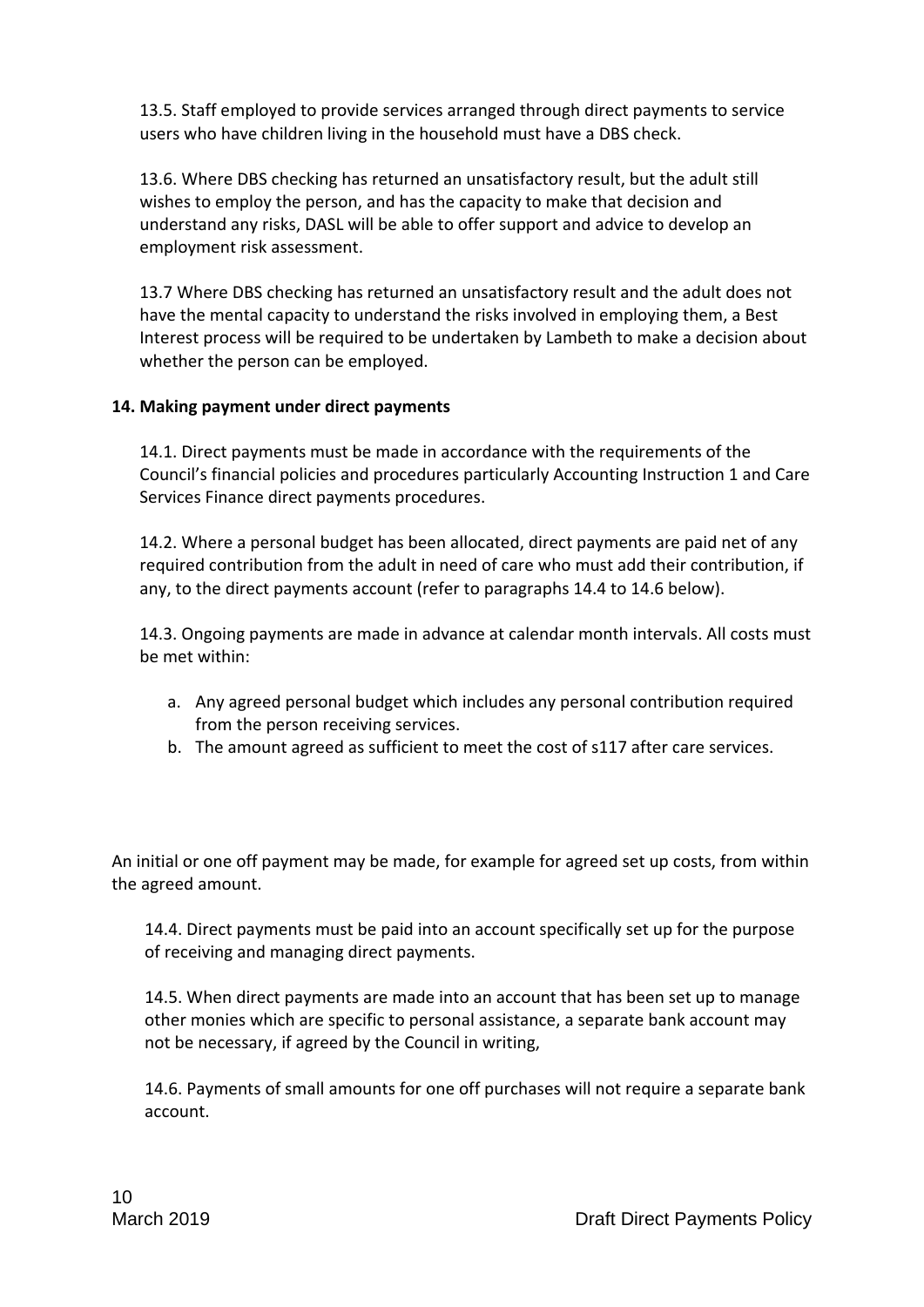#### **15. Integrated direct payments**

When an adult is receiving direct payments to meet both social care and health needs, steps will be taken to coordinate processes to minimise administrative and compliance requirements.

#### **16. Direct payments agreement**

The respective direct payments agreement must be signed and a copy of the signed agreement provided to all signatories. There is one direct payment agreement. This is a standard agreement which is either:

- a. signed by the adult, where the adult is managing the direct payment
- b. countersigned by the adult and the nominated person, where the nominated person is managing the direct payment
- c. signed by an authorised person managing direct payments for an adult without capacity.

#### **17. Monitoring and review of direct payments**

17.1. The Council will inform an individual about what records they must retain and what information they will be required to provide at each review before the direct payment agreement is entered into.

17.2. All direct payments will be reviewed within the first six months of being made. Review will be at 12 monthly intervals, but can be more frequent depending on the circumstances. Reviews would be incorporated with the standard care and support plan review.

17.3. Reviews will also be carried out at any time when the Council considers that:

- a. there has been a change in capacity, or
- b. any of the conditions listed at paragraphs 8.1 (in respect of adults with capacity) or 8.5 (in respect of adults with capacity) above is no longer met, or
- c. direct payments have not been used as intended, or
- d. the adult's safety and welfare have been compromised or
- e. there has been any change which may adversely affect the effectiveness and intention of the support arrangements.

17.4. The review will establish if direct payments are being used to meet needs as intended, conditions are met and public monies are being used effectively.

17.5. Reviews must involve the adult, any carer the adult has, any authorised person, any family member providing paid administrative or management support (as specifically approved by the Council – see paragraph 11.1 above) and anyone else that the adult requests be involved. If the adult lacks capacity to make such a request, anyone who is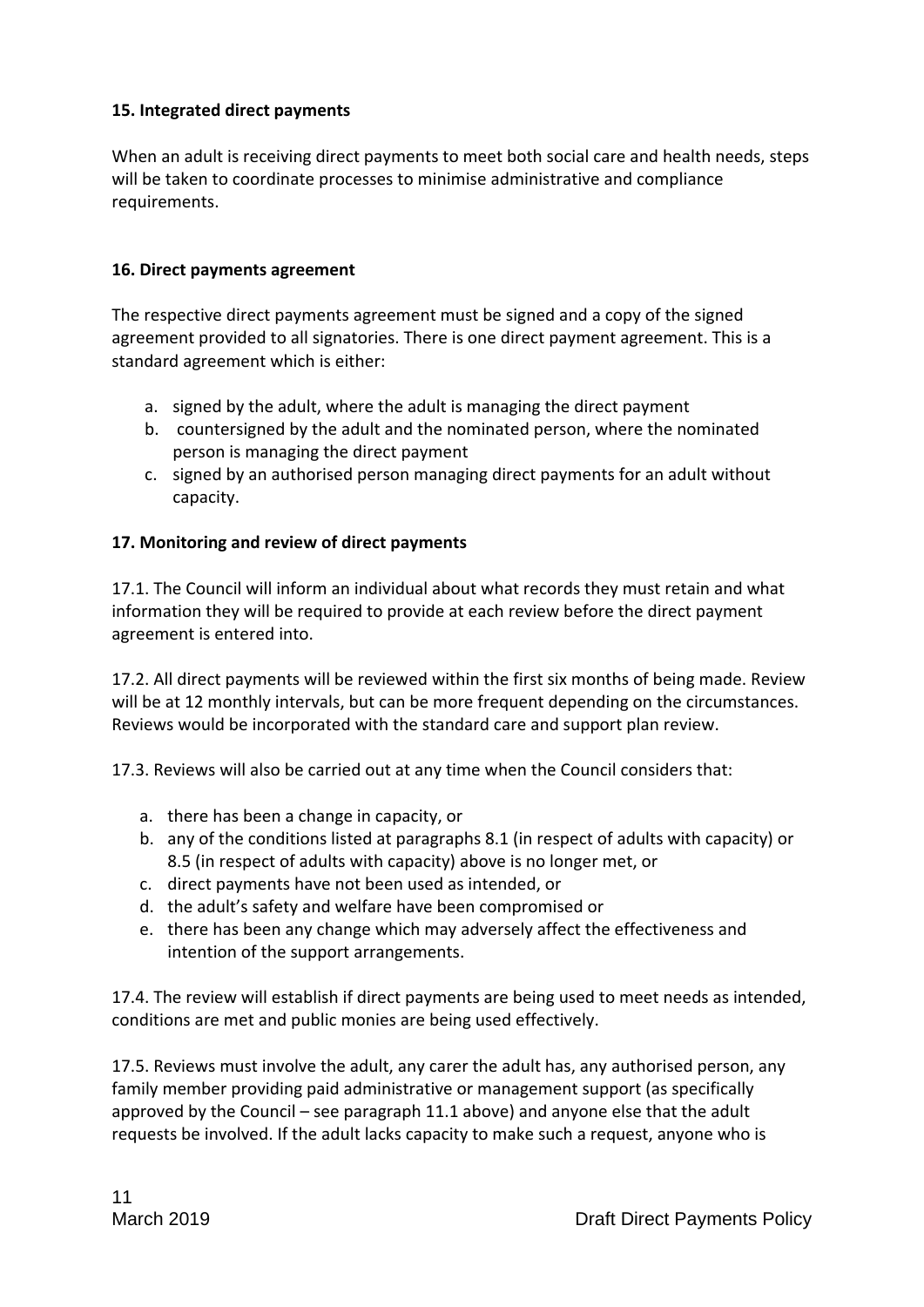authorised under the MCA to make personal welfare decisions (if different from the authorised person) or if there is no such person anyone who appears to be interested in the adult's welfare should be involved.

#### **18. Discontinuing Direct Payments / Requiring Repayment**

18.1. People receiving direct payments, either for themselves or on behalf of another person, may decide at any time that they no longer wish to receive direct payments on giving 4 weeks written notice to the Council. The Council can agree to vary this notice period according to the individual's circumstances.

18.2. Notice will be given before direct payments are discontinued, unless in exceptional circumstances, direct payments will be discontinued without Notice. DASL can offer advice on notice periods and can assist in identifying if a notice period of more than 4 weeks is required

18.3. The Council will end direct payments if it is satisfied that:

- a. The person is no longer eligible for or no longer requires the services for which direct payments are made.
- b. The person becomes excluded from receiving direct payments because they have been placed under a condition or requirement by the Courts in relation to drug and / or alcohol dependencies. See appendix 2 for details
- c. Any of the conditions listed at paragraphs 8.1 and 8.5 are no longer met.
- d. Direct payments are not safeguarding or promoting the person's welfare.

#### 19. **When repayment is required**

19.1 The Council will require full or partial repayment of direct payments if any condition attached by the Council is unmet or the Council has reason to believe that direct payments have been used for purposes other than to meet needs as specified in the care and support plan.

19.1. The Council may require repayment of any unspent direct payment monies and these must be returned within the specified time.

19.2. The Council will require repayment of excess funds\* accumulated in the dedicated bank account or 3rd party payroll accounts. Advance written notice will be provided to the person and their representative of the amount to be returned to the Council.

19.3. Direct Payments do not form part of an estate in the event that someone dies while receiving them. The money at all times belongs to the Council and remains public funds.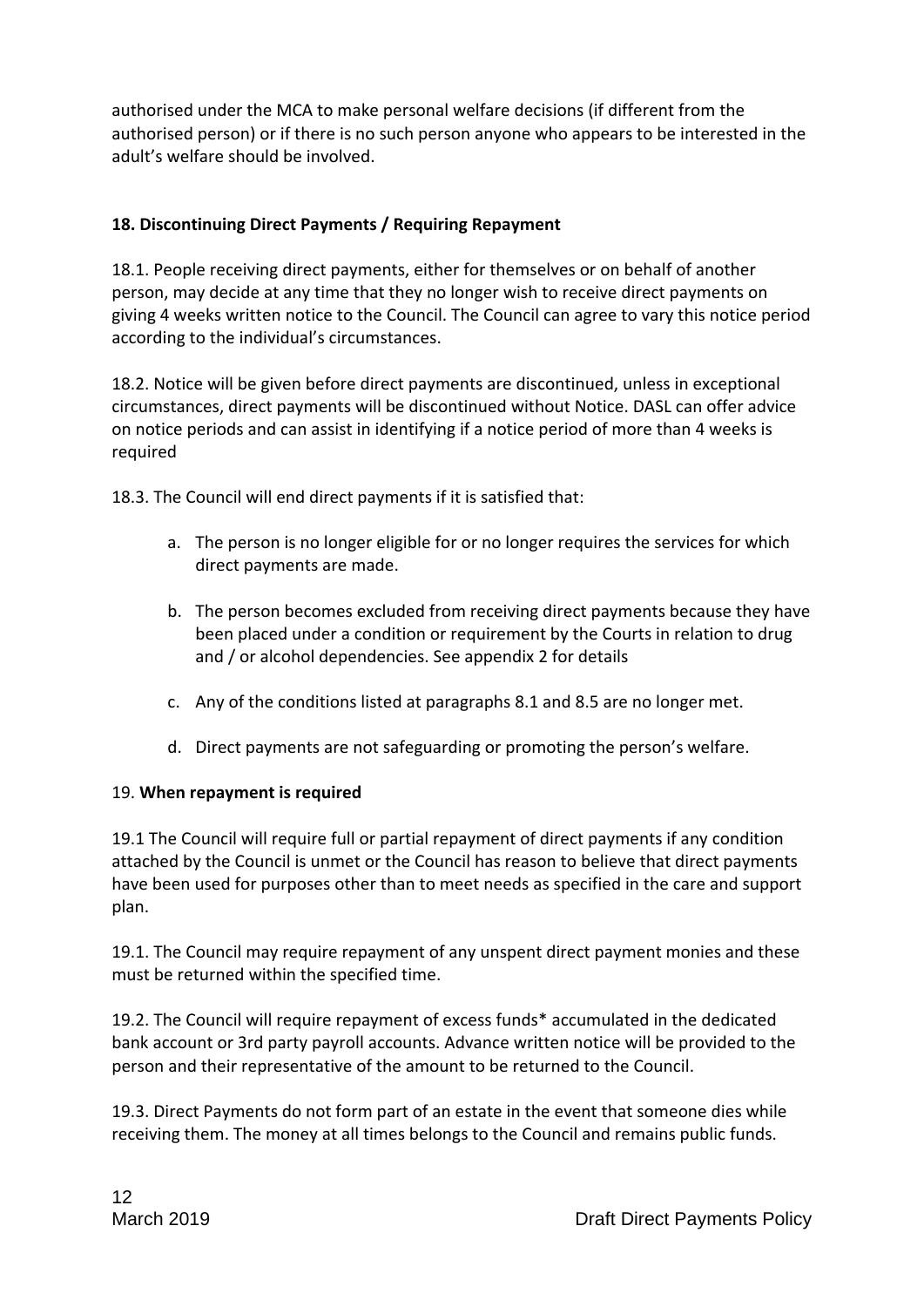#### **20. Complaints**

20.1 People will be provided with information about how to use the Council's complaints procedure, including their right to access advocacy as part of the appeals process.

20.2 Any person may use the Council's complaints procedure if they are dissatisfied with a Council decision or the support they receive. People who receive, or consider that they should receive, direct payments have the same rights to access the Council's complaints procedure as people whose support is provided directly or arranged by the Council.

#### **21. Review of Policy**

21.1 This policy will be reviewed in line with any changes in relevant local policy decision or national government changes in direct payment's legislation.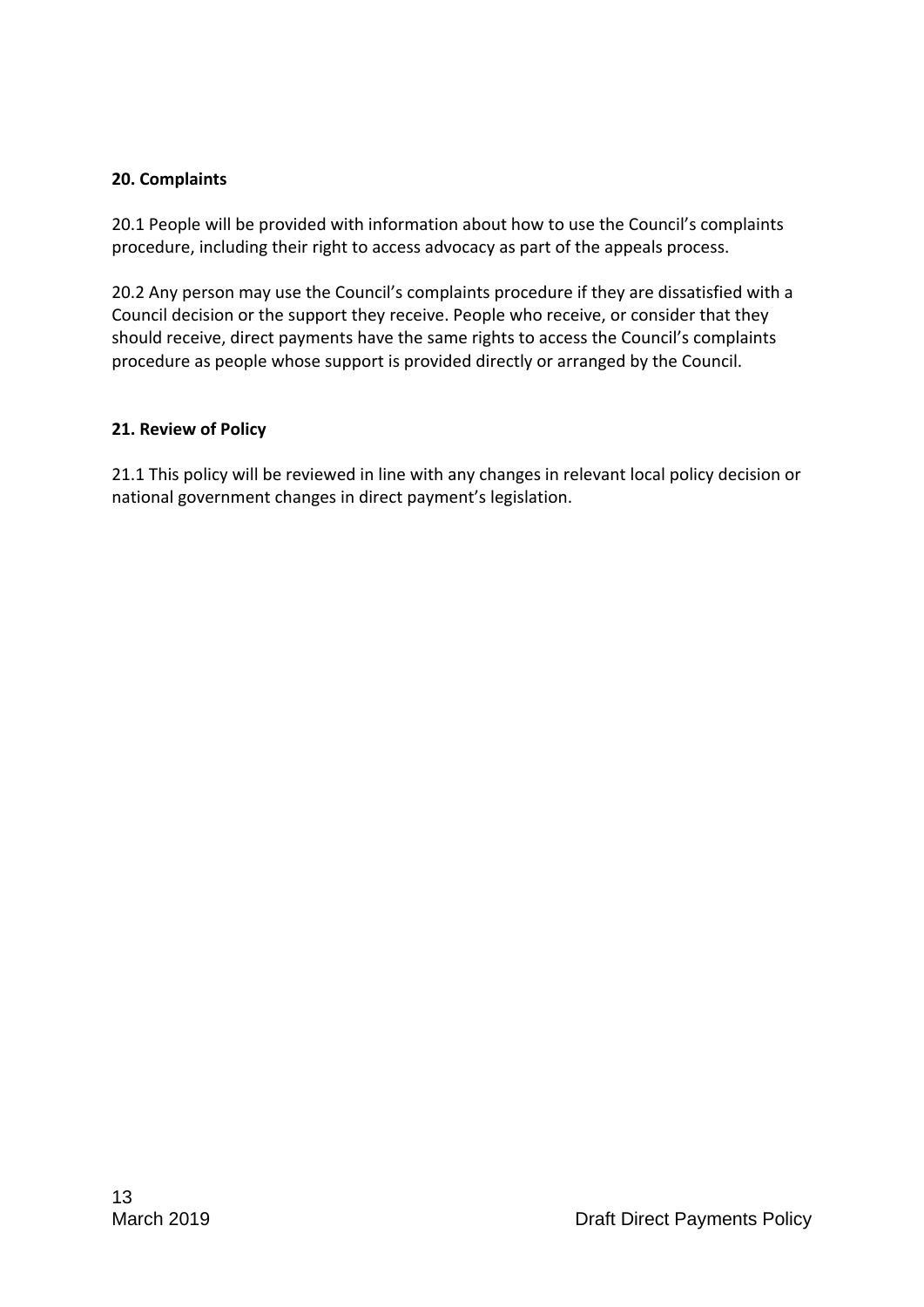## **APPENDIX 1**

### Definition of terms used in policy

| <b>Adult with capacity</b>    | In the context of this policy, an adult who      |
|-------------------------------|--------------------------------------------------|
|                               | has the mental capacity to make decisions        |
|                               | about direct payments                            |
| <b>Adult without capacity</b> | People are always assumed to have                |
|                               | capacity until established otherwise. In the     |
|                               | context of this policy, where there is any       |
|                               | doubt about an adult's capacity to make          |
|                               |                                                  |
|                               | decisions about direct payments mental           |
|                               | capacity will be assessed in accordance          |
|                               | with the Council's MCA policy. An adult will     |
|                               | only be deemed to be without capacity            |
|                               | when it has been established through             |
|                               | assessment that this is the case.                |
| Assessment - of needs         | A S.9 Care Act 2014 assessment of an             |
|                               | individual's needs for social care and           |
|                               | support or s117 after care services to           |
|                               | enable them to live as independently as          |
|                               | possible.                                        |
| <b>Assessment - financial</b> | An S17 Care Act 2014 assessment of an            |
|                               | individual's financial circumstances to          |
|                               | determine whether or not they must               |
|                               | contribute towards the cost of services          |
|                               | required to meet assessed eligible needs.        |
|                               | No financial assessment is required for s117     |
|                               | after care services as these must be             |
|                               | provided free of charge.                         |
| <b>Authorised person</b>      | Someone who is authorised under the MCA          |
|                               | 2005 to make personal welfare decisions          |
|                               | about an adult without capacity, i.e.            |
|                               | someone who:                                     |
|                               | Holds a lasting power of attorney given to       |
|                               | them by the adult before they lost capacity,     |
|                               |                                                  |
|                               | or<br>Was appointed as a deputy for the adult by |
|                               | the Court of Protection under section 16 of      |
|                               |                                                  |
|                               | the MCA.                                         |
|                               | Where the person making the request for          |
|                               | direct payments on behalf of an adult            |
|                               | without capacity is not authorised to make       |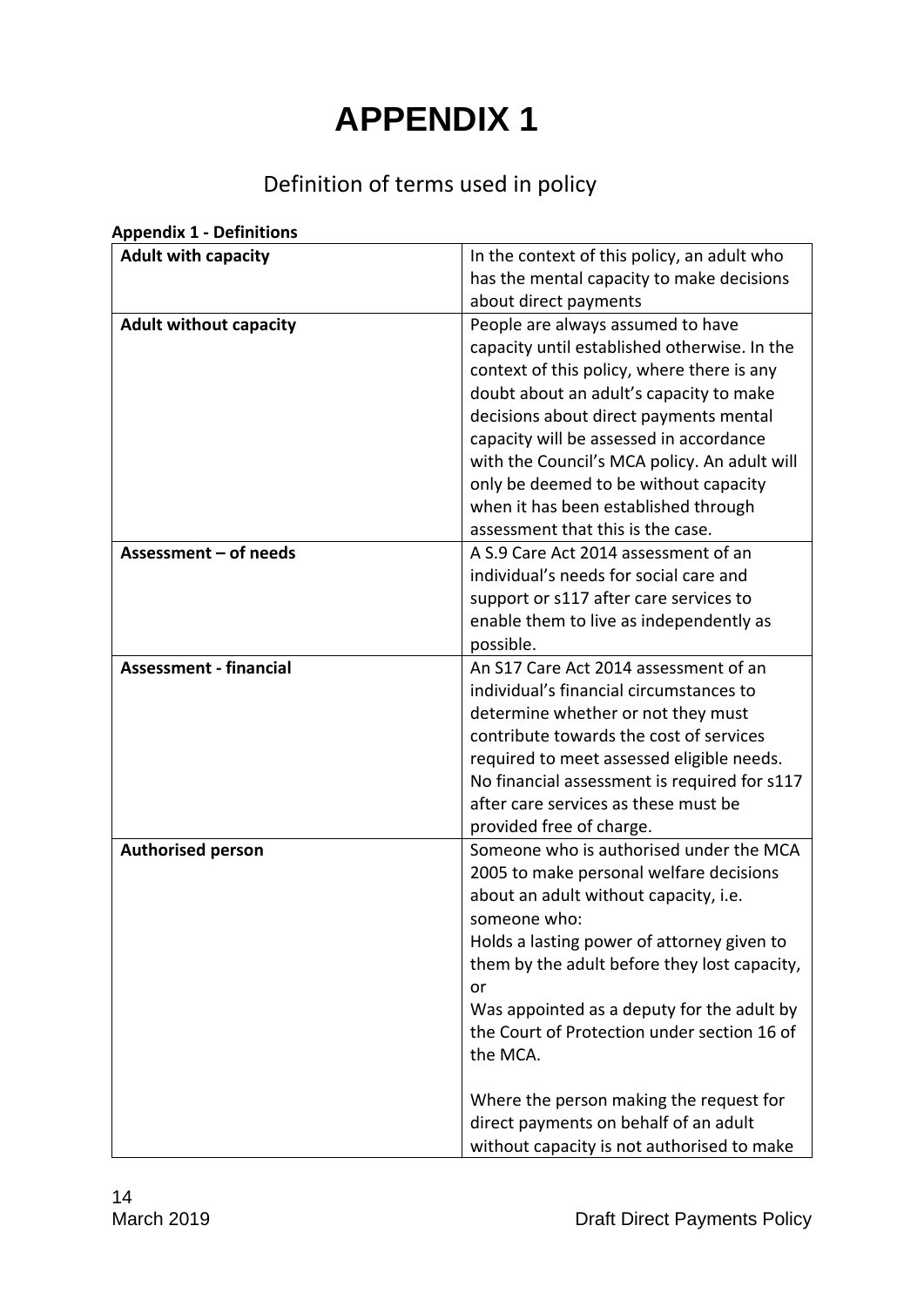|                            | personal welfare decisions as described<br>above, the Council and any person who is<br>authorised to make personal welfare<br>decisions must agree that the person<br>making the request is a suitable person to<br>act as the authorised person. See<br>paragraph 8 of this policy.                                                                                 |
|----------------------------|----------------------------------------------------------------------------------------------------------------------------------------------------------------------------------------------------------------------------------------------------------------------------------------------------------------------------------------------------------------------|
| Body corporate             | A group of persons incorporated to carry<br>out a specific enterprise. They may form a<br>Trust to assist people with management of<br>their direct payments. This is more than<br>simply providing information and advice.                                                                                                                                          |
| Carer                      | Someone of any age who provides unpaid<br>support to family or friends who could not<br>manage without this help.                                                                                                                                                                                                                                                    |
| <b>Close family member</b> | Someone who is the adult's:<br>Parent or parent-in-law<br>Son or daughter<br>Son-in-law/daughter-in-law<br>Stepson or stepdaughter<br>Brother or sister<br>Aunt or uncle<br>Grandparent, or<br>The spouse/partner of any of the people<br>listed and living in the same household as<br>the adult.                                                                   |
| <b>Council</b>             | Lambeth Council as the local authority but<br>the direct payment service is administered<br>by Adult Social Care.                                                                                                                                                                                                                                                    |
| <b>DBS checking</b>        | Screening through Disclosure and Barring<br>Services. This checks criminal history and<br>identifies people barred from working with<br>children and vulnerable adults.                                                                                                                                                                                              |
| <b>Direct payments</b>     | Payment of the Council's contribution<br>towards a personal budget direct to a<br>dedicated bank account, so that the person<br>or someone authorised to act on their<br>behalf can arrange support services instead<br>of having them arranged by the Council.<br>Direct payments may also be provided in<br>most instances to arrange s117 after care<br>services. |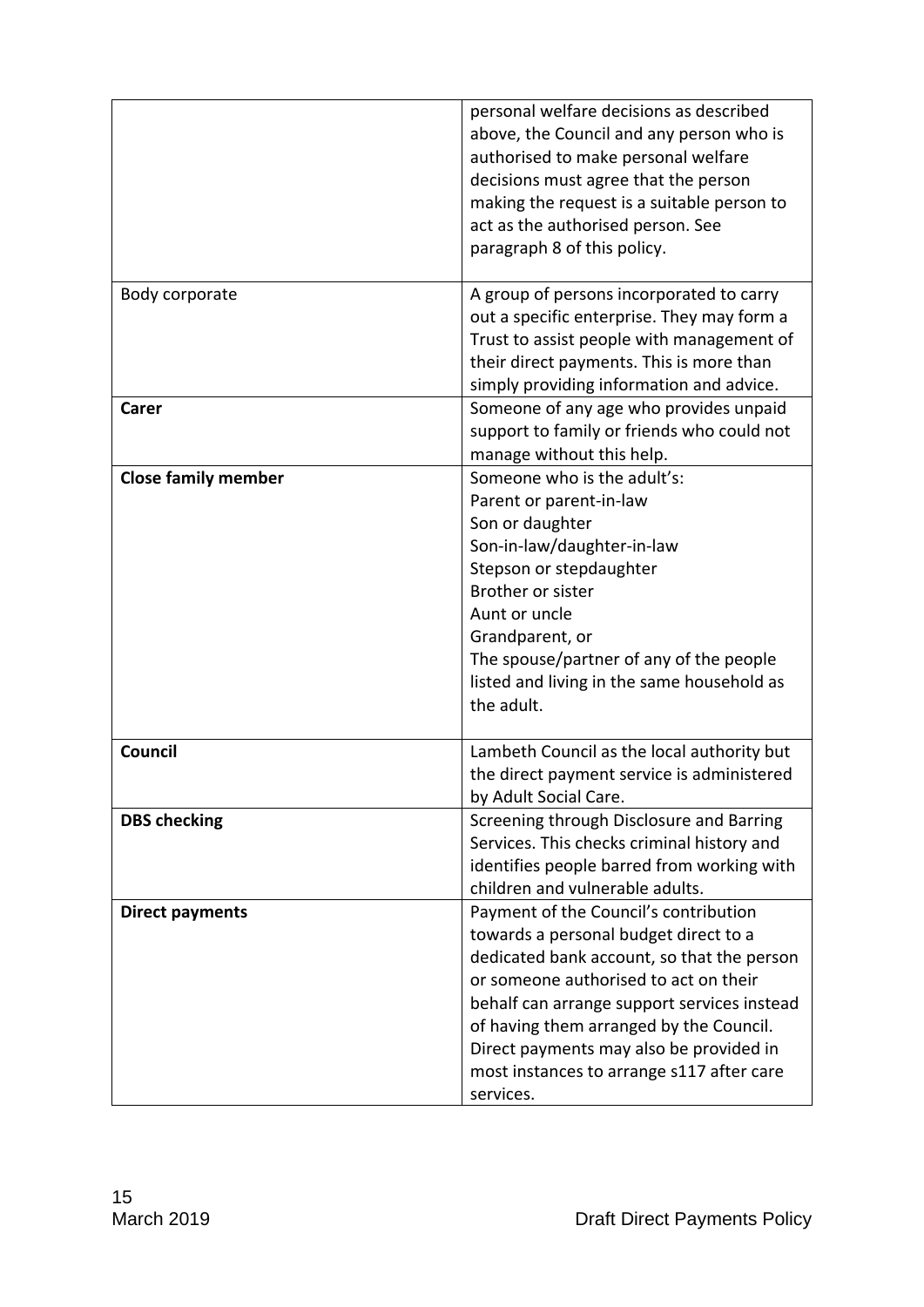| <b>Direct payments agreement</b>     | The written agreement which sets out the        |
|--------------------------------------|-------------------------------------------------|
|                                      | terms and conditions applicable to direct       |
|                                      |                                                 |
|                                      | payments.                                       |
| Duty to make direct payments         | Where the Council has a legal obligation to     |
|                                      | make direct payments to eligible people         |
|                                      | because all                                     |
| <b>Managed account</b>               | Managed accounts are used in limited            |
|                                      | circumstances, for example where an adult       |
|                                      | / authorised person has a poor credit           |
|                                      | rating. Direct payments are made to a           |
|                                      | commissioned service which manages the          |
|                                      | funds on their behalf. The adult /              |
|                                      | authorised person remain responsible for        |
|                                      | how direct payments are used. For               |
|                                      | example, if direct payments are used to         |
|                                      | employ staff, the adult /authorised person      |
|                                      | is the employer, even though the                |
|                                      | commissioned service may carry out              |
|                                      | employment activities on a day to day           |
|                                      | basis. Adults who are able to provide           |
|                                      | consent may also elect to use a managed         |
|                                      | account.                                        |
| <b>MCA</b>                           |                                                 |
|                                      | <b>Mental Capacity Act 2005</b>                 |
| <b>MHA</b>                           | <b>Mental Health Act 1983</b>                   |
| <b>Minor adaptations</b>             | An adaptation is defined as minor when the      |
|                                      | total cost including supply and fitting is less |
|                                      | than £1000.                                     |
| <b>Nominated person</b>              | A person nominated by an adult with             |
|                                      | capacity to assist with day to day              |
|                                      | management of services and / or                 |
|                                      | management of direct payment funds. An          |
|                                      | adult with capacity at all times remains        |
|                                      | responsible and accountable for how direct      |
|                                      | payments are used.                              |
| <b>Personal budget</b>               | The amount of money allocated to fund the       |
|                                      | care and support required. The personal         |
|                                      | budget is means tested and therefore the        |
|                                      | adult may be required to make a financial       |
|                                      | contribution towards the total amount of        |
|                                      | the personal budget.                            |
| <b>Personalised care and support</b> | Tailoring care and support to the needs,        |
|                                      | wishes and preferences as far as this is        |
|                                      | possible so that the person concerned has       |
|                                      | as much choice and control over how their       |
|                                      | needs are met.                                  |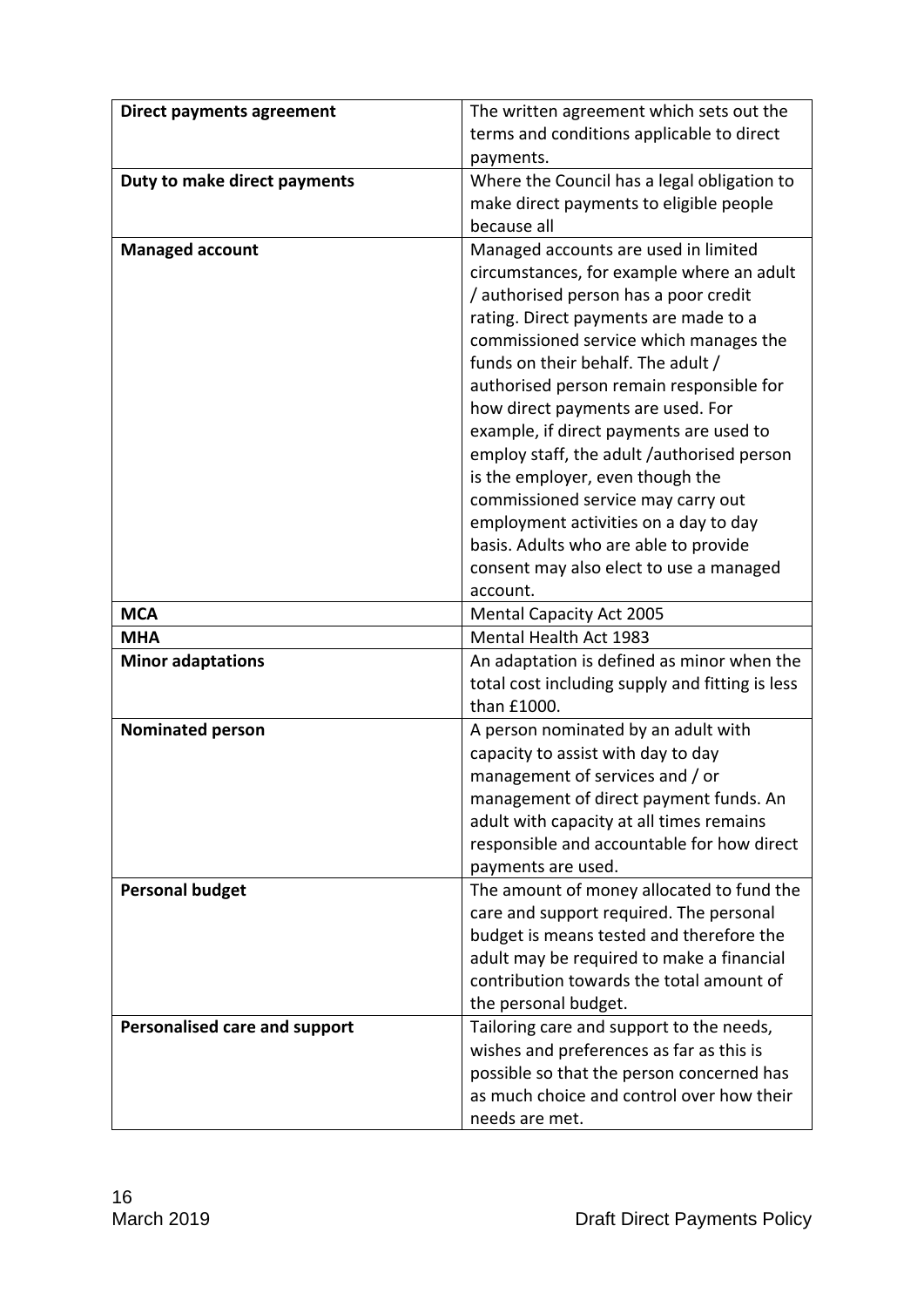| Plan                            | A plan which summarises how a person's<br>needs will be met and which includes the<br>details of needs to be met from direct<br>payments. This may be either a care and<br>support plan for an adult in need of care, or<br>a support plan in the case of a carer. |
|---------------------------------|--------------------------------------------------------------------------------------------------------------------------------------------------------------------------------------------------------------------------------------------------------------------|
| Reassessment                    | A reassessment of needs for social care and<br>/ or support.                                                                                                                                                                                                       |
| <b>Review</b>                   | Monitoring and review of direct payment<br>arrangements to ensure that they continue<br>to meet the needs. Usually carried out<br>concurrently with a review of the person's<br>plan                                                                               |
| <b>Service User</b>             | A person assessed by the Council as eligible<br>to receive care and support services.                                                                                                                                                                              |
| <b>S117 after care services</b> | A wide range of services necessary to meet<br>a need arising from a person's mental<br>disorder when a person ceases to be<br>detained under the MHA.                                                                                                              |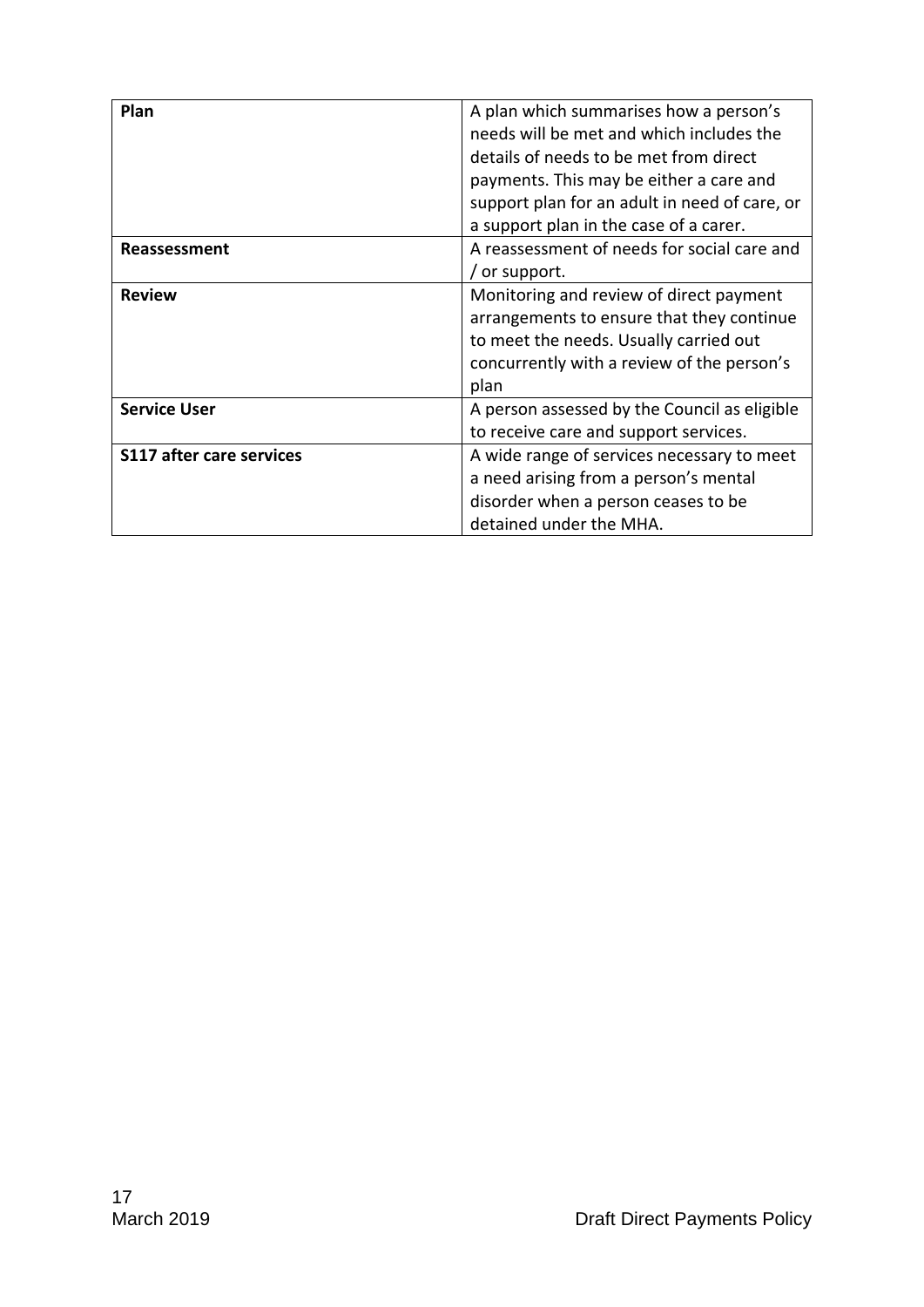## **APPENDIX 2**

## **People excluded from direct payments**

#### **Appendix 2 People excluded from direct payments**

Direct payments may not be used to meet the needs of people who are: (a) **subject to a drug rehabilitation requirement,** as defined by section 209 (drug rehabilitation requirement) of the Criminal Justice Act 2003 ("the 2003 Act"), specified in a community order (as defined by section 177 (community orders) of that Act, or a suspended sentence order (as defined by section 189(**c**) of that Act);

(b) **subject to an alcohol treatment requirement,** as defined by section 212 of the Criminal Justice Act 2003, specified in a community order (as defined by section 177 of that Act), or a suspended sentence order (as defined by section 189 of that Act);

#### (c) **released from prison on licence—**

(i) under Chapter 6 of Part 12 (sentencing: release, licenses and recall) of the 2003 Act or Chapter 2 of Part 2 (effect of custodial sentences: life sentences) of the Crime (Sentences) Act 1997 ("the 1997 Act"), subject to a non standard licence **condition requiring the offender to undertake offending behaviour work to address drug or alcohol related behaviour;** or

(ii) **subject to a drug testing requirement under** section 64 (as amended by the Offender Rehabilitation Act 2014) (release on licence etc: drug testing) **or a drug appointment requirement** under section 64A (release on licence etc: drug appointment) of the Criminal Justice and Courts Services Act 2000;

(d) required to comply with a **drug testing or a drug appointment requirement** specified in a notice given under section 256AA (supervision after end of sentence of prisoners serving less than 2 years) of the 2003 Act;

(e) **required to submit to treatment for their drug or alcohol dependency** by virtue of a community rehabilitation order within the meaning of section 41 of the Powers of Criminal Courts (Sentencing) Act 2000 or a community punishment and rehabilitation order within the meaning of section 51 of that Act;

(f) **subject to a drug treatment and testing order** imposed under section 52 of the Powers of Criminal Courts (Sentencing) Act 2000;